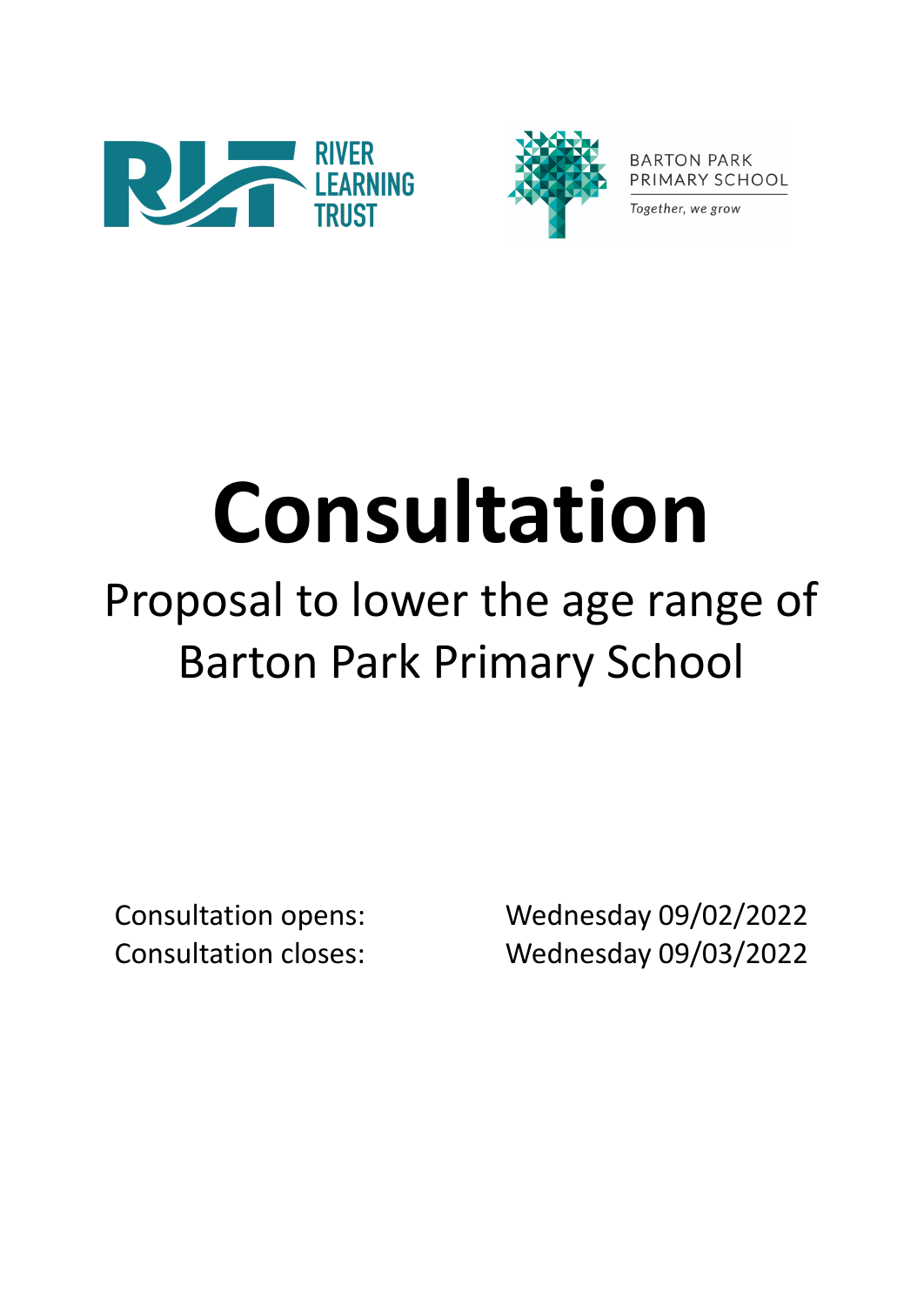# **1. Introduction**

This paper outlines a detailed explanation of the proposed change to lower the age range of Barton Park Primary School, the rationale behind the change, the potential impact of the change and the process and timelines involved.

# **2. Background**

Barton Park Primary School opened as a new school in September 2020, serving the new development of Barton Park in Oxford City. In February 2022 the school joined the River Learning Trust.

The Trust who originally opened Barton Park Primary School, had previously decided to work with a partner organisation to open the nursery provision on site. However, these plans have since stalled and the partner provider has been unable to fulfil this commitment. As such, the nursery provision is currently unused and the school is now seeking to open this provision directly. The school will be taking 3 and 4 year old children from April 2022, and would like to also take 2 year olds from September 2022.

# **3. Proposal**

The proposal is to lower the age range of the school from 3-11 to 2-11 from September 2022.

# **4. Why are we making this proposal?**

When Oxfordshire County Council (OCC) initially consulted on the opportunity for a new primary school in Barton Park in 2013, the education specification was for a school that could cater for 3-11 year olds. As such the school was initially registered as a 3-11 provision when it opened in September 2020.

In the Barton Park area, there is an identified need for additional 2 year old places: the DfE identified 18 children living in the area in summer 2021, but only 8 of these children secured a place at an early years provision. The -as yet unopened- nursery provision at Barton Park Primary School has been factored into OCC's sufficiency assessment for two year olds, and the delay to opening this provision means parents in the area may be finding it hard to find local nursery provision. OCC has stated that it is therefore keen for Barton Park Primary School to extend its new provision to also accommodate 2 year olds. In order to do this, the age range of the school needs to be lowered.

The benefits of Barton Park opening two year old provision includes:

- Increased access to early education provision for the local community
- Parents with children attending both school and nursery provision have the opportunity to access this on a single site
- Meeting the needs of parents in the area to enable them to work
- Improving outcomes for children: research shows that children who attend high quality preschool provision tend to do better throughout school, particularly in reading
- Ensuring that the numbers of children entering Barton Park Primary School at school age are maintained
- As a result of increasing demand in the area it is unlikely that other pre-school providers would experience a reduction in numbers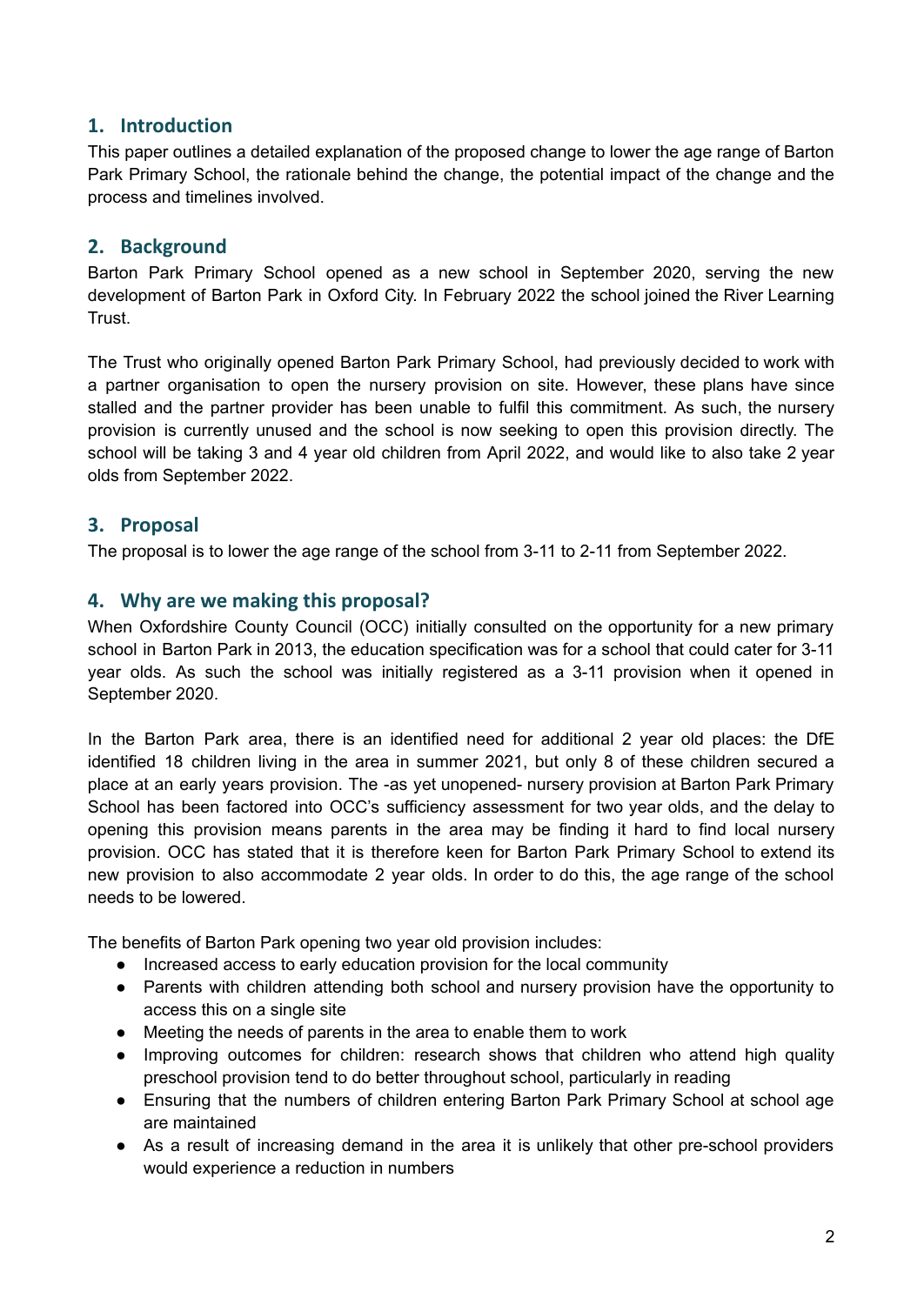# **5. How will this new provision work?**

The nursery provision can accommodate up to 30 children at any one time, but the precise number of two year old children the nursery can accommodate will depend upon the staffing structure, which may change over time.

At present the proposal is for there to be a minimum of eight 2 year old places available during term time only. Additional places may become available, but will only be considered after places for 3 and 4 year olds have been allocated (indicatively 22 places). Places will be allocated on a termly basis, and the deadline for when to apply and the notification date will be published on the school's website, but will generally be half a term before the intended start date.

Places will be prioritised based on:

1) Children who have a valid code for free early years' entitlement and who live in the catchment area of the school with a sibling on roll

2) Children who have a valid code for free early years' entitlement and who live in the catchment area of the school

3) Children who live in the catchment area of the school with a sibling on roll at the school

4) Children who live in the catchment area of the school

5) Other Children (including those with a valid code for free early years' entitlement, but who do not live in the catchment area of the school)

Within each criteria children will be ranked by date of birth, the oldest first.

#### **6. Why are we consulting?**

In line with the Department for Education's guidance *Making [significant](https://www.gov.uk/government/publications/making-significant-changes-to-an-existing-academy) changes to an open [academy](https://www.gov.uk/government/publications/making-significant-changes-to-an-existing-academy)*, the lowering of the school age range is considered a *Significant Change* and the decision needs to be confirmed by the Secretary of State, through the Regional School Commissioner's office, with the change noted in the school's Supplementary Funding Agreement. The decision process requires there to be a four week consultation period to allow interested stakeholders the opportunity to comment on or object to the proposal.

# **7. Impact of proposal**

#### **- Will the change impact the schools admissions arrangements?**

No; admissions to the school are separate from admissions to the nursery. Children on roll in the nursery will not have any priority over other children and they must apply to the school in the normal admissions process through the Local Authority.

#### **- What financial implications are there?**

The school will need to staff and effectively resource this new provision. This will be funded through place funding, a combination of funding from Oxfordshire County Council for children who are eligible for the 2 Year Old Free Entitlement and from paid places.

#### **- Are any adaptations to the building required?**

No; the school building includes a nursery provision (81.9m2) that has three toilets and an accessible toilet / changing facilities that can accommodate up to 30 children at any one time.